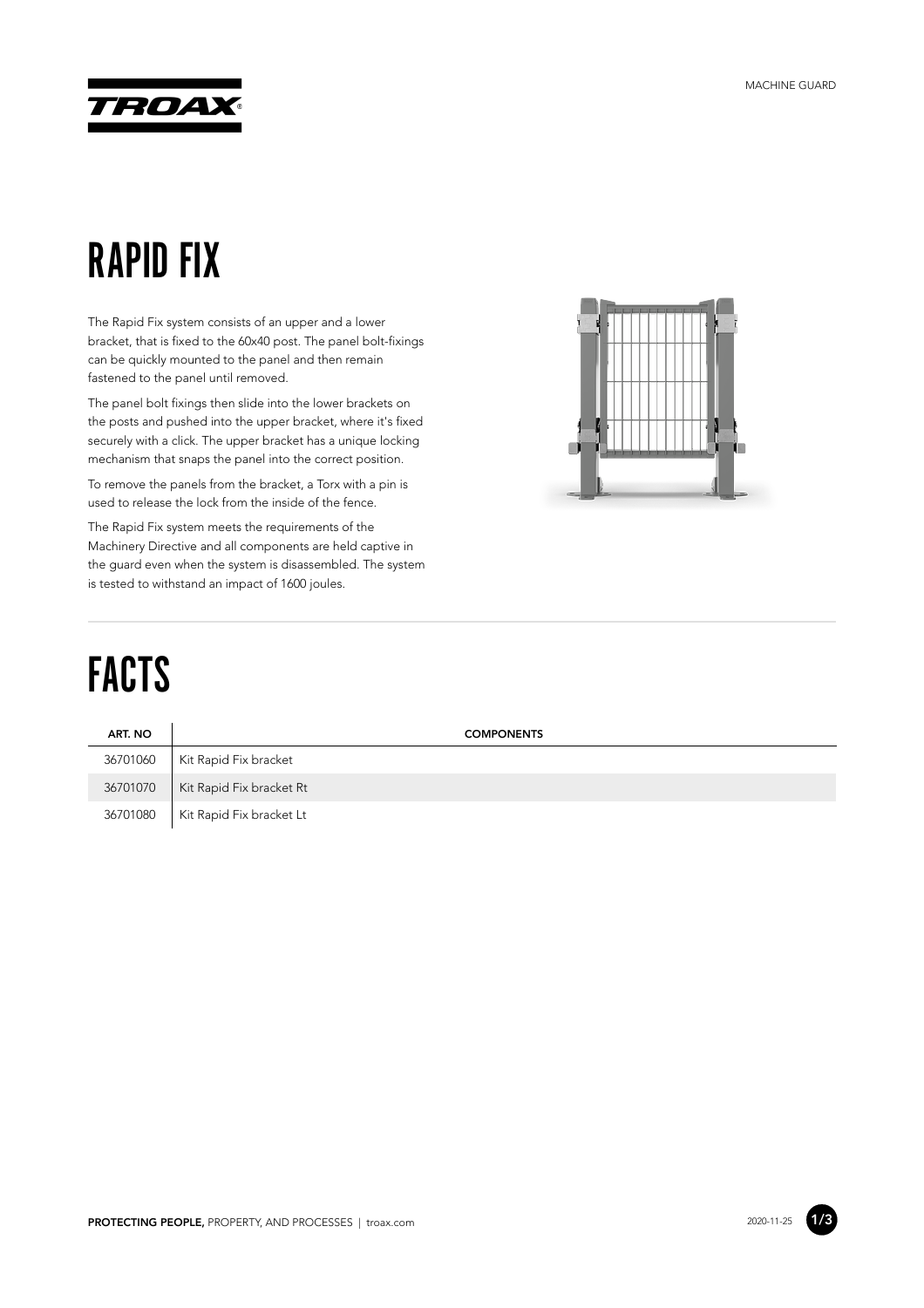

# ACCESSORIES





WIRE TRAY SYSTEM KICKPLATE

# COMBINE WITH